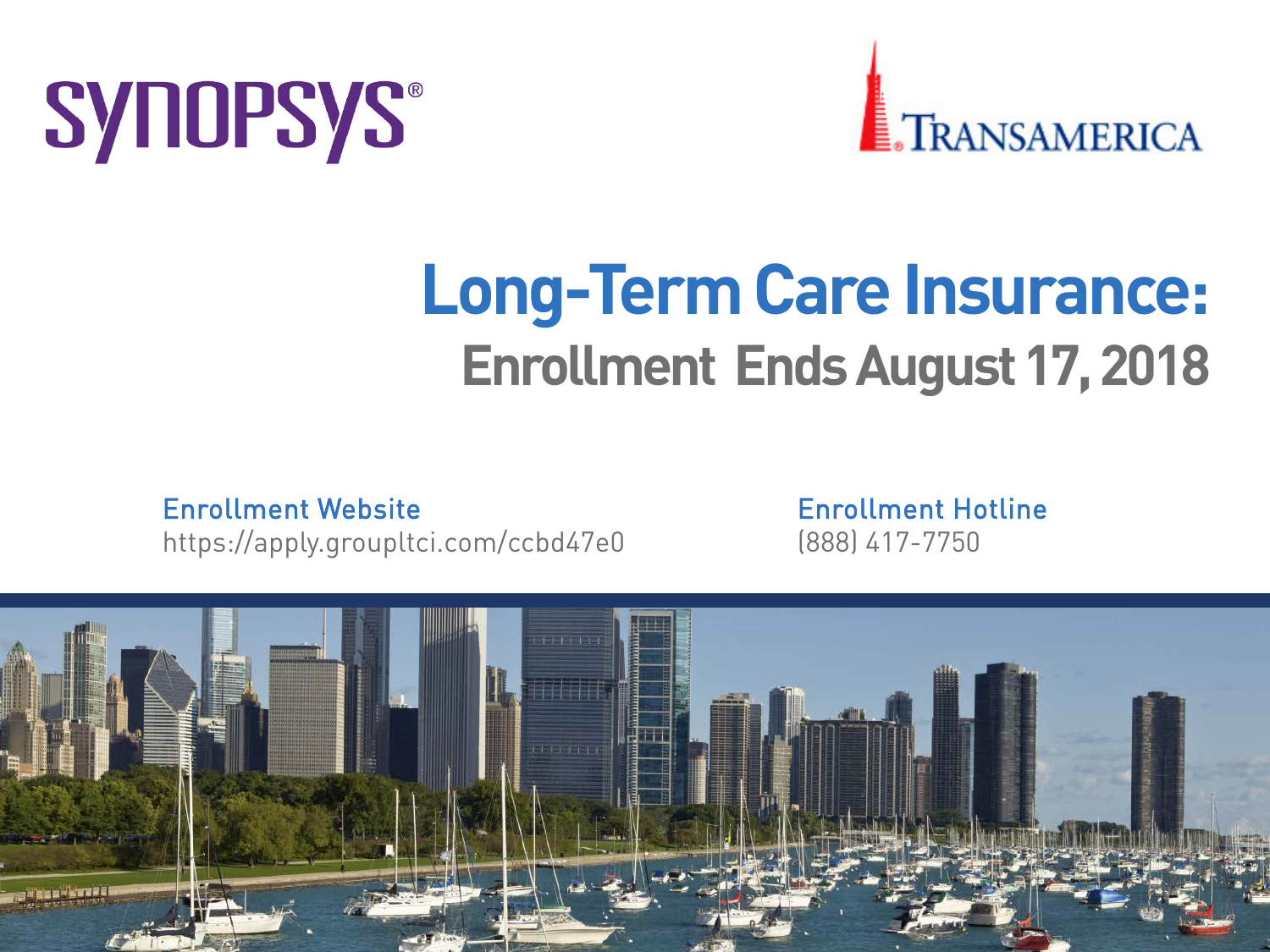#### **Introduction**

- What is long-term care?
- Who pays for care?
- How does long-term care insurance work?
- Where can I receive care?
- How much does care cost?
- What benefits are available?
- How do I enroll?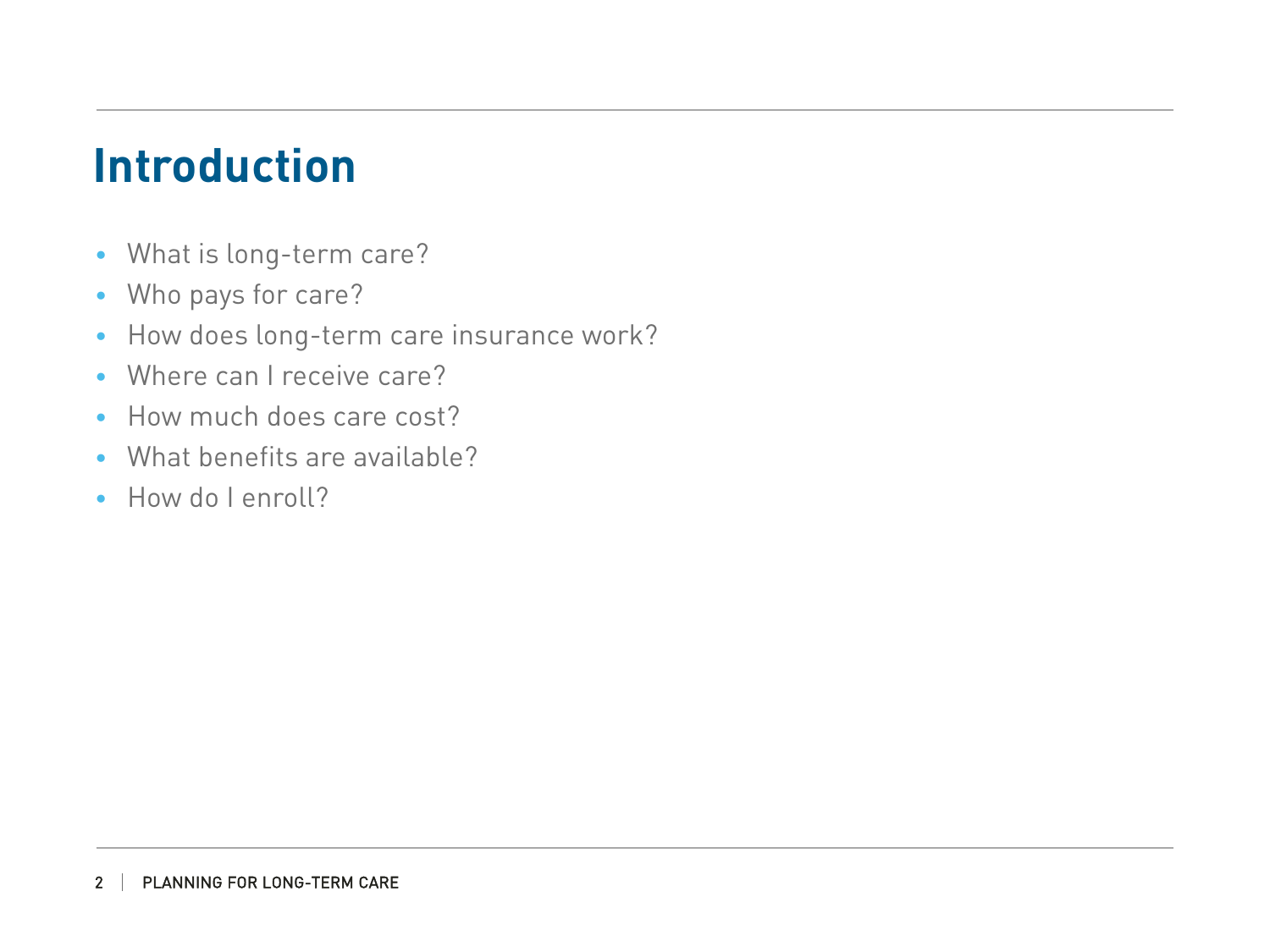### **What Is Long-Term Care (LTC)?**

- Personal care or supervision needed by persons of all ages for an extended period of time
- Associated with the effects of aging, but may be needed at any time, due to an accident or illness
- Some conditions that may require long-term care:
	-
	- Head injury Heart disease
	-
	- Stroke Multiple sclerosis
	-
	- Cancer Alzheimer's disease / Dementia
	- Parkinson's disease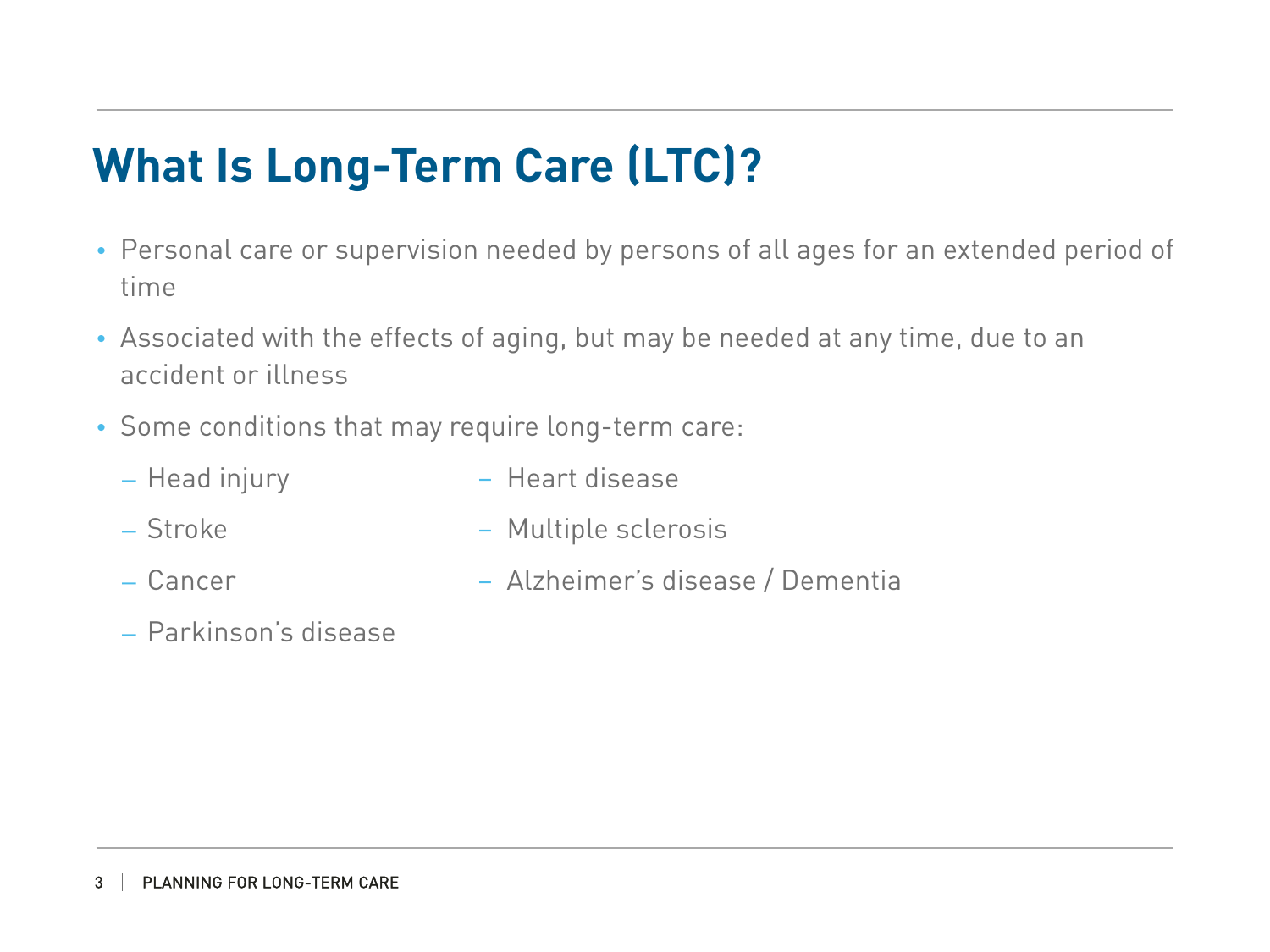## **Myths & Realities**

**"It won't happen to me"**

7 in 10 people who reach age 65 will need LTC during their lives

**"My insurance will cover me"**

Neither disability or health insurance are designed to cover LTC expenses

**"The government will pay for the care I need"**

Medicare & Medicaid benefits are very limited and you may not qualify

**"I can pay for this out of my savings"**

It can take years to accumulate an amount equal to the insurance coverage you could have today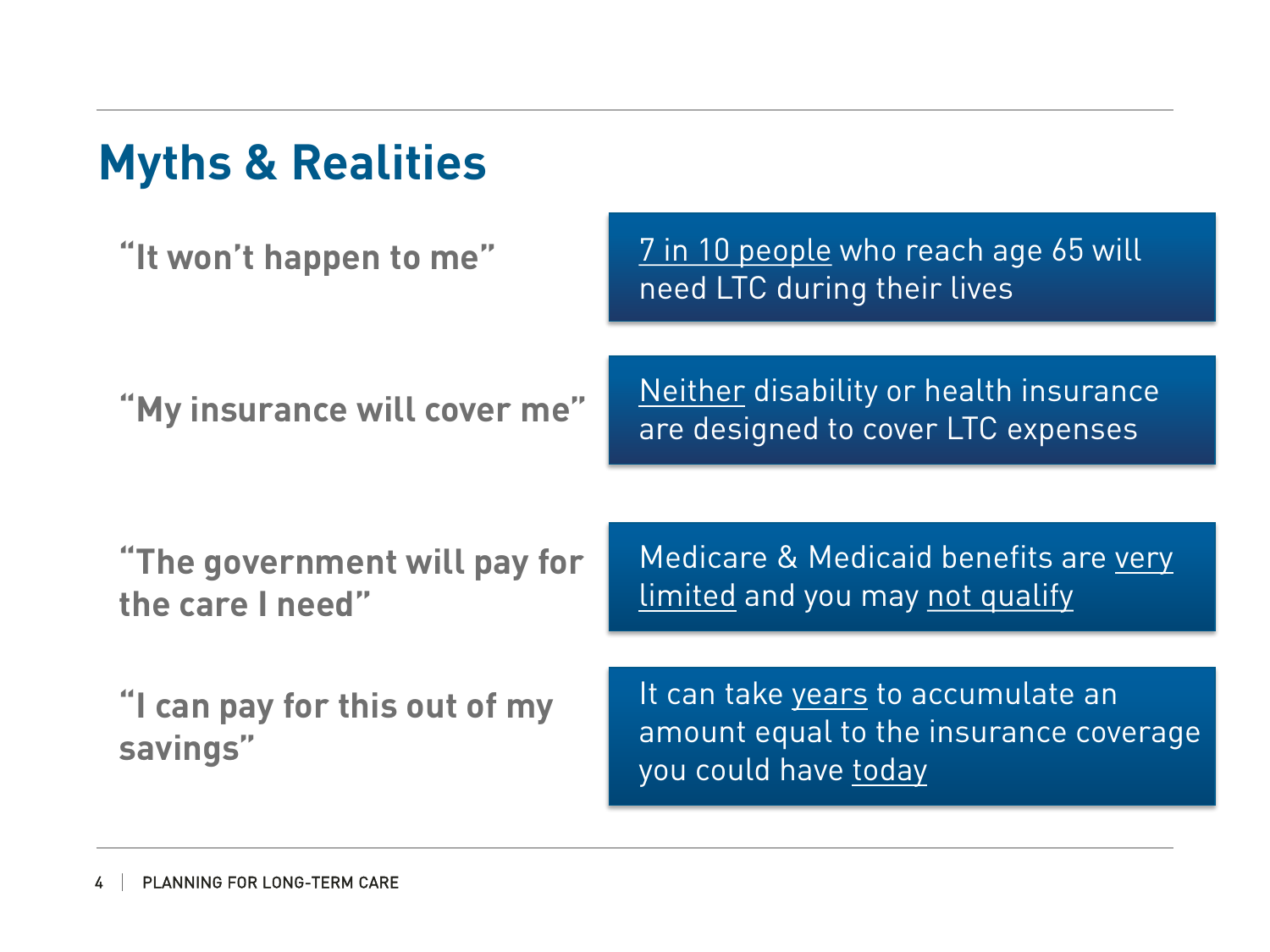# Living a Long Life Is a Near Certainty These Days. Planning for It Is a Necessity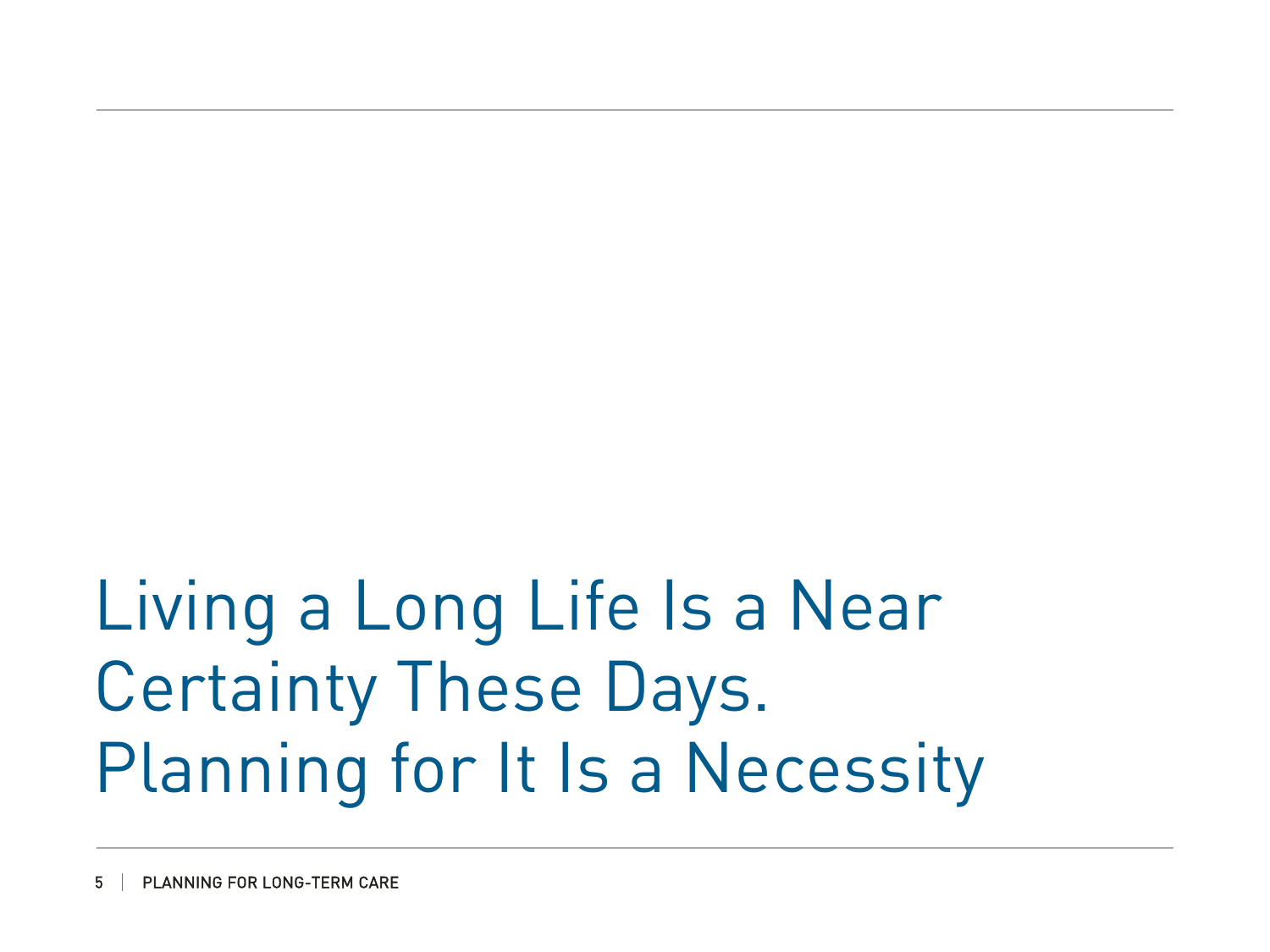### **The Need for LTC Planning**

Health and disability insurance do not cover LTC costs. Medicare is not the answer either. For most, it's an out-of-pocket expense.



Sources: 1. U.S. Department of Health and Human Services. longtermcare.gov. 2. www.longtermcare.gov 3. Social Security Administration. Master Beneficiary Record, 100 Percent Data. November 2014. 4. CNNMoney. Melanie Hicken. "401(k) Balances Hit Record …" Feb. 13, 2014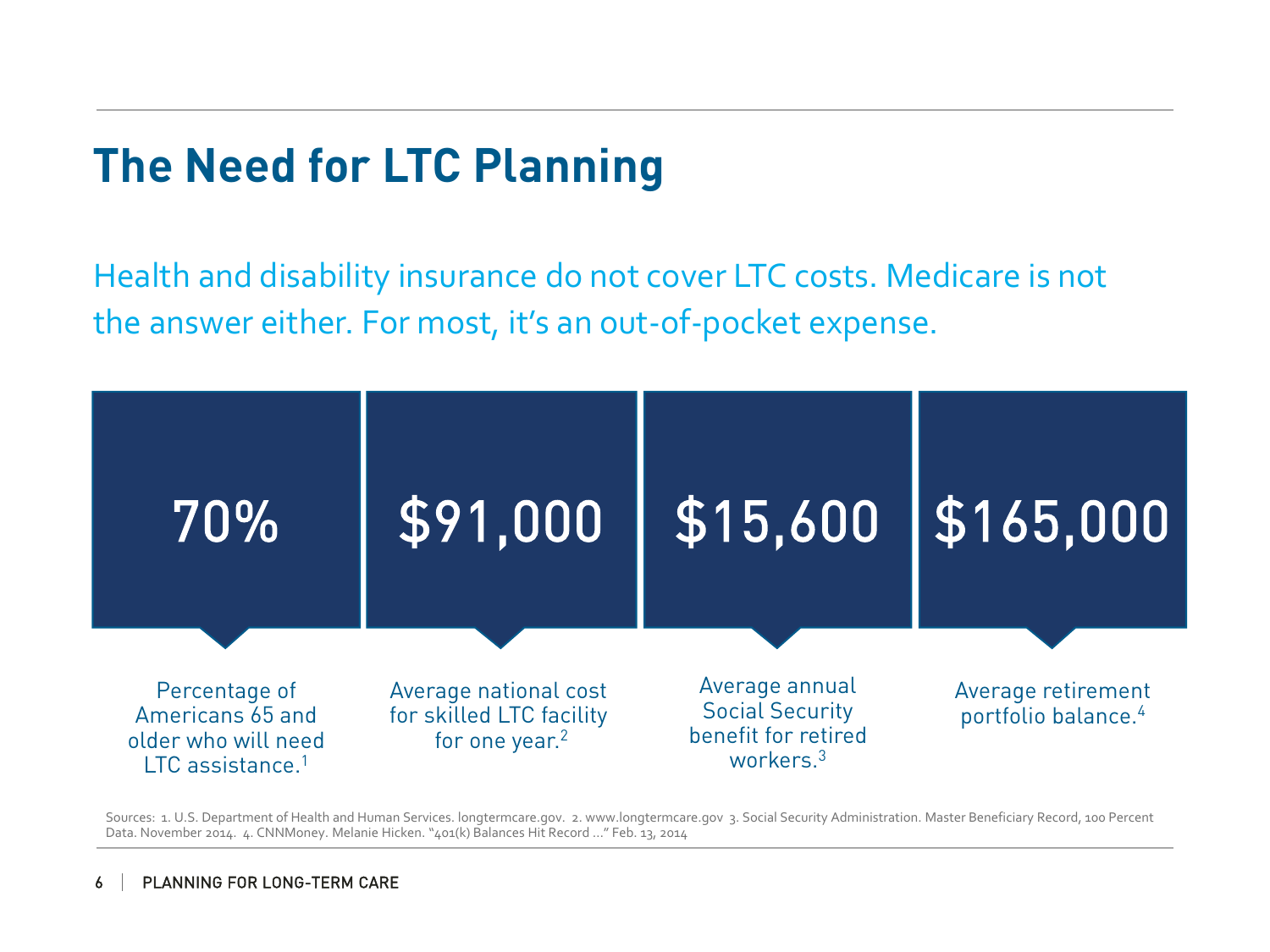## **Paying for Long-Term Care**

#### Who pays for long-term care? Will my medical insurance cover it?

Long-term care costs can quickly add up, and a common misconception is that Medicare or Medicaid will pay for all expenses. The truth is that most long-term care expenses are paid from savings or retirement assets.

| <b>Health Insurance</b>     | $\overline{\mathbf{x}}$ | No coverage.                                                               |
|-----------------------------|-------------------------|----------------------------------------------------------------------------|
| Disability Income Insurance | K                       | No coverage.                                                               |
| <b>Medicare</b>             | $\boldsymbol{\chi}$     | Limited coverage - up to 100 days per<br>benefit period with restrictions. |
| Medicaid                    | X                       | Limited coverage - after you've spent<br>down your assets.                 |
| Long-Term Care Insurance    |                         | Full coverage for eligible expenses up to<br>your selected benefit amount. |

Source: LongTermCare.gov (Medicare and Medicaid) 2013/2014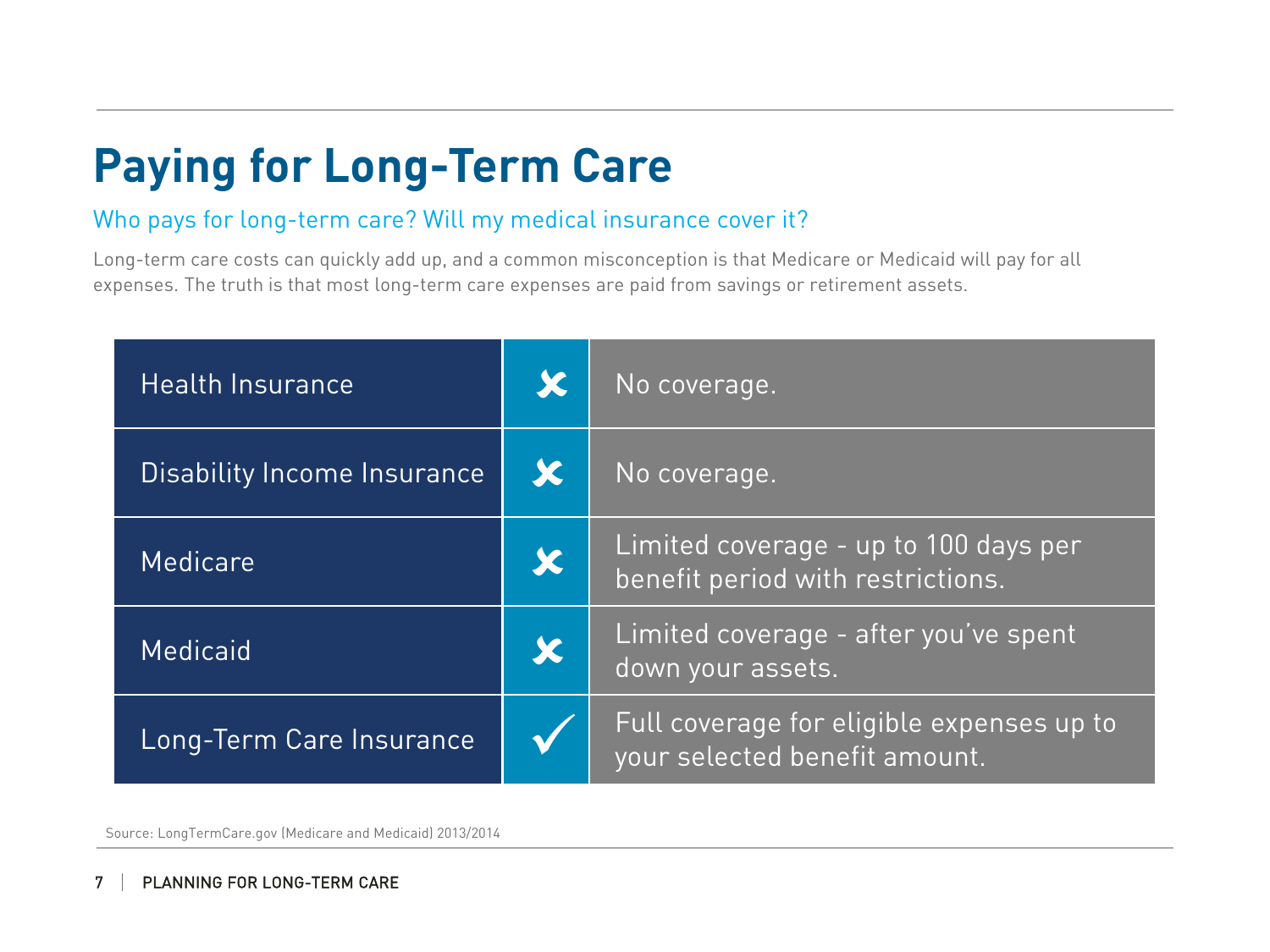#### **Where Does it Fit in?**



Why not help protect the retirement and lifestyle that you work your entire life to create?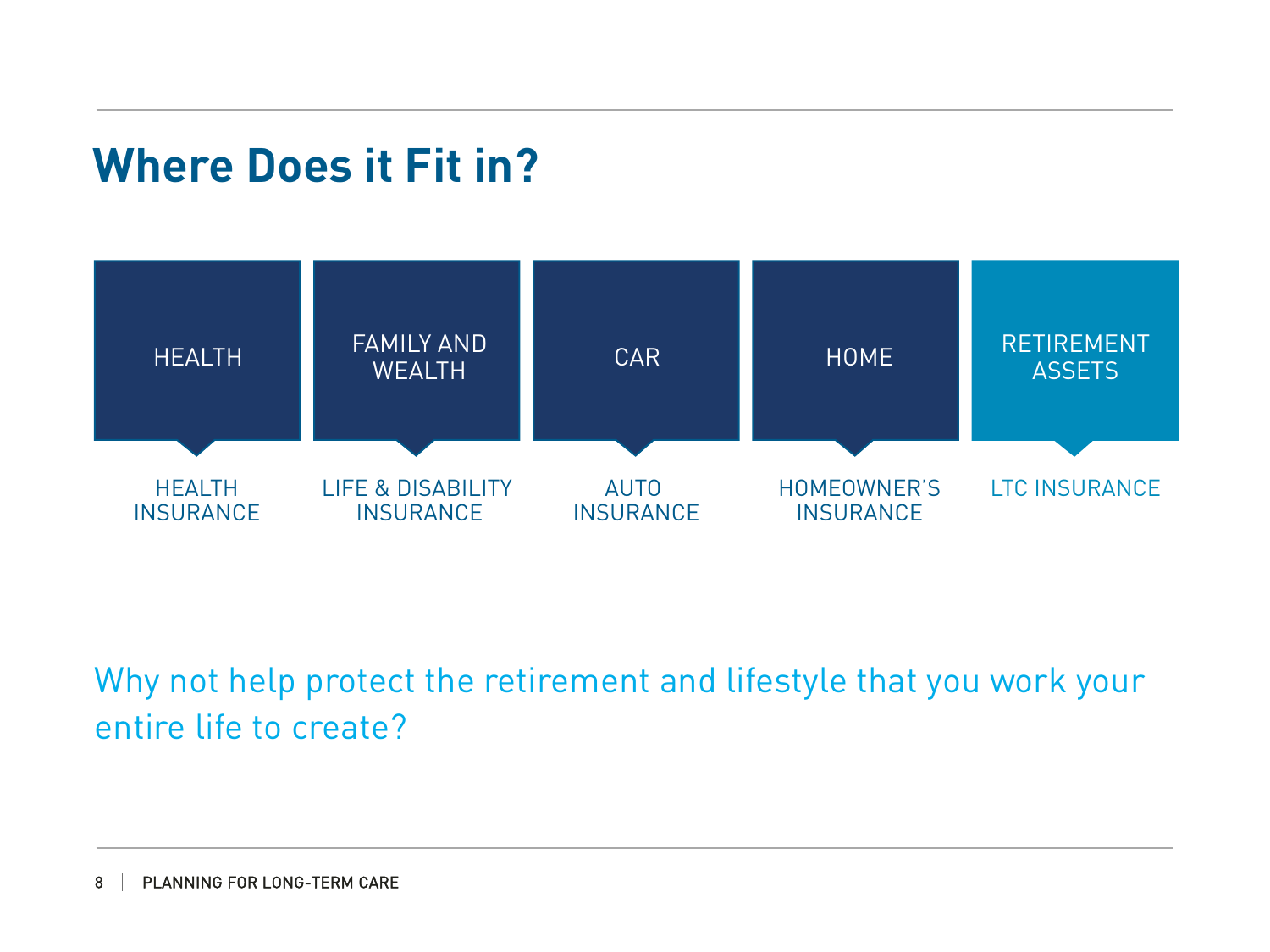#### **The Costs of Long-Term Care**

Long-Term-Care costs have soared in recent years and are expected to rise even higher. According to LongTermCare.gov, here's what you can expect to pay for a private care nursing home, assuming a 4% annual increase in costs:

| Today                          |           | In 15 Years          |           | In 30 Years          |             |
|--------------------------------|-----------|----------------------|-----------|----------------------|-------------|
| One year:                      | \$91, 250 | One year:            | \$158,015 | One year:            | \$284,577   |
| Three years of care: \$284,846 |           | Three years of care: | \$493,261 | Three years of care: | \$888,335   |
| Five years of care:            | \$494,239 | Five years of care:  | \$855,863 | Five years of care:  | \$1,541,361 |

(Keep in mind that these costs are for one individual only. For a couple, costs could be double)

#### 9 | PLANNING FOR LONG-TERM CARE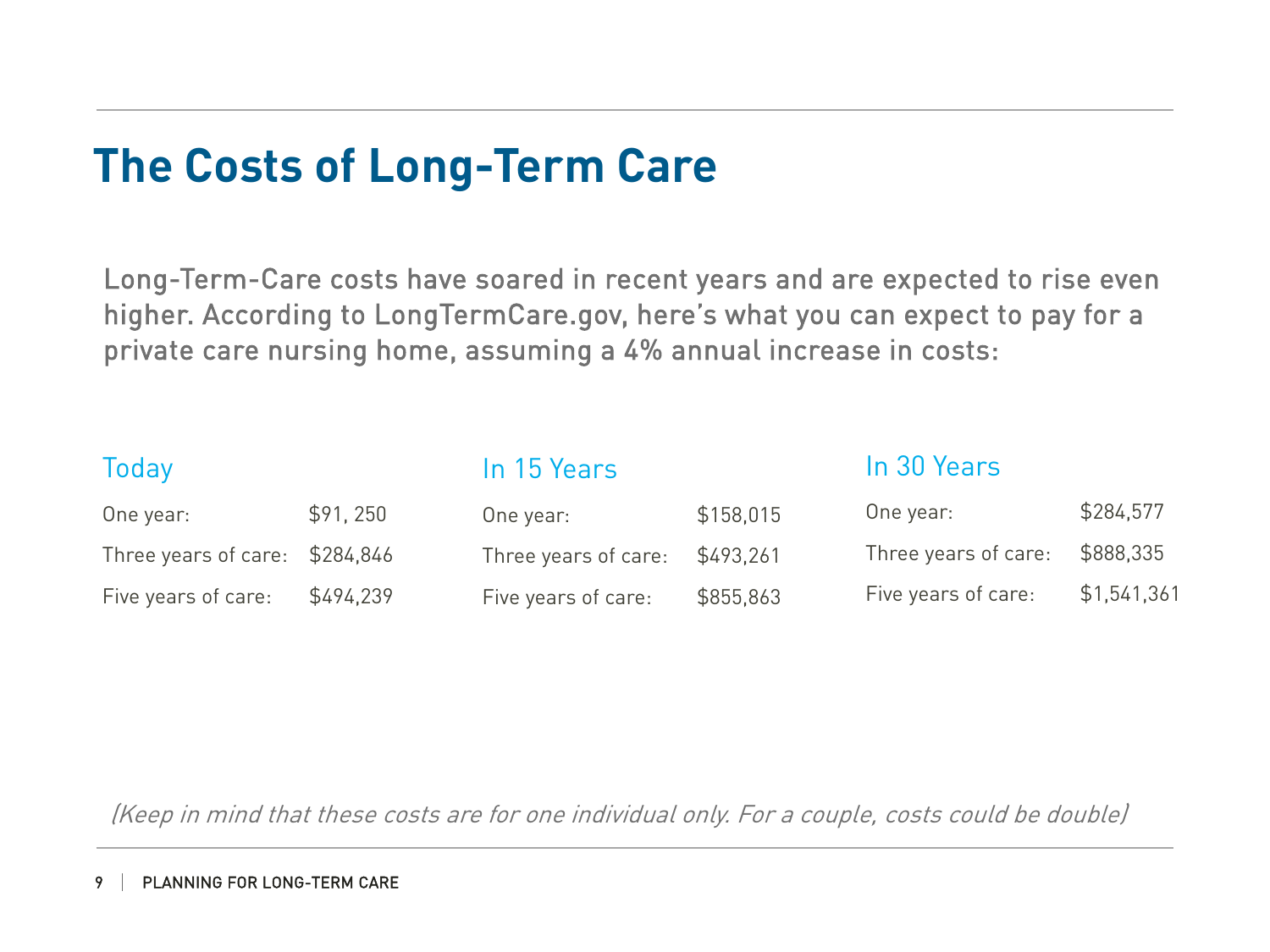#### **How Does Long-Term Care Insurance Work?**

It provides a maximum policy benefit for Long-Term Care when and where needed

Items to consider:

- Cost of care in your area
- Family health history
- How many assets to protect
- What can you afford

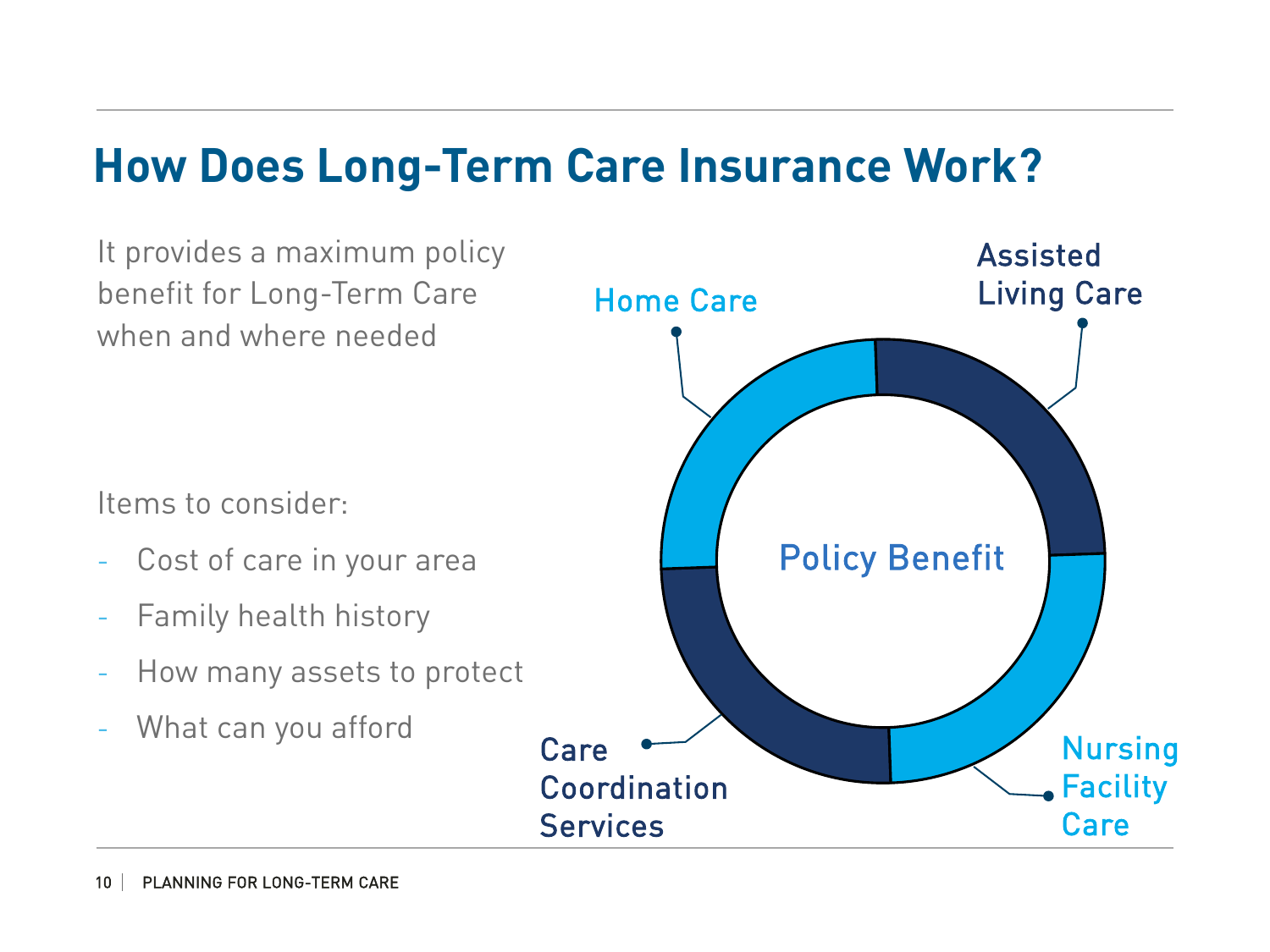#### **How Do You qualify for benefits?**

- Inability to perform 2 of 6 Activities of Daily Living (ADL's) and help is expected to last at least 90 days, or
- Severe Cognitive Impairment (Alzheimer's or Dementia) where substantial supervision is required, and
- Plan of care prescribed by a licensed health care practitioner

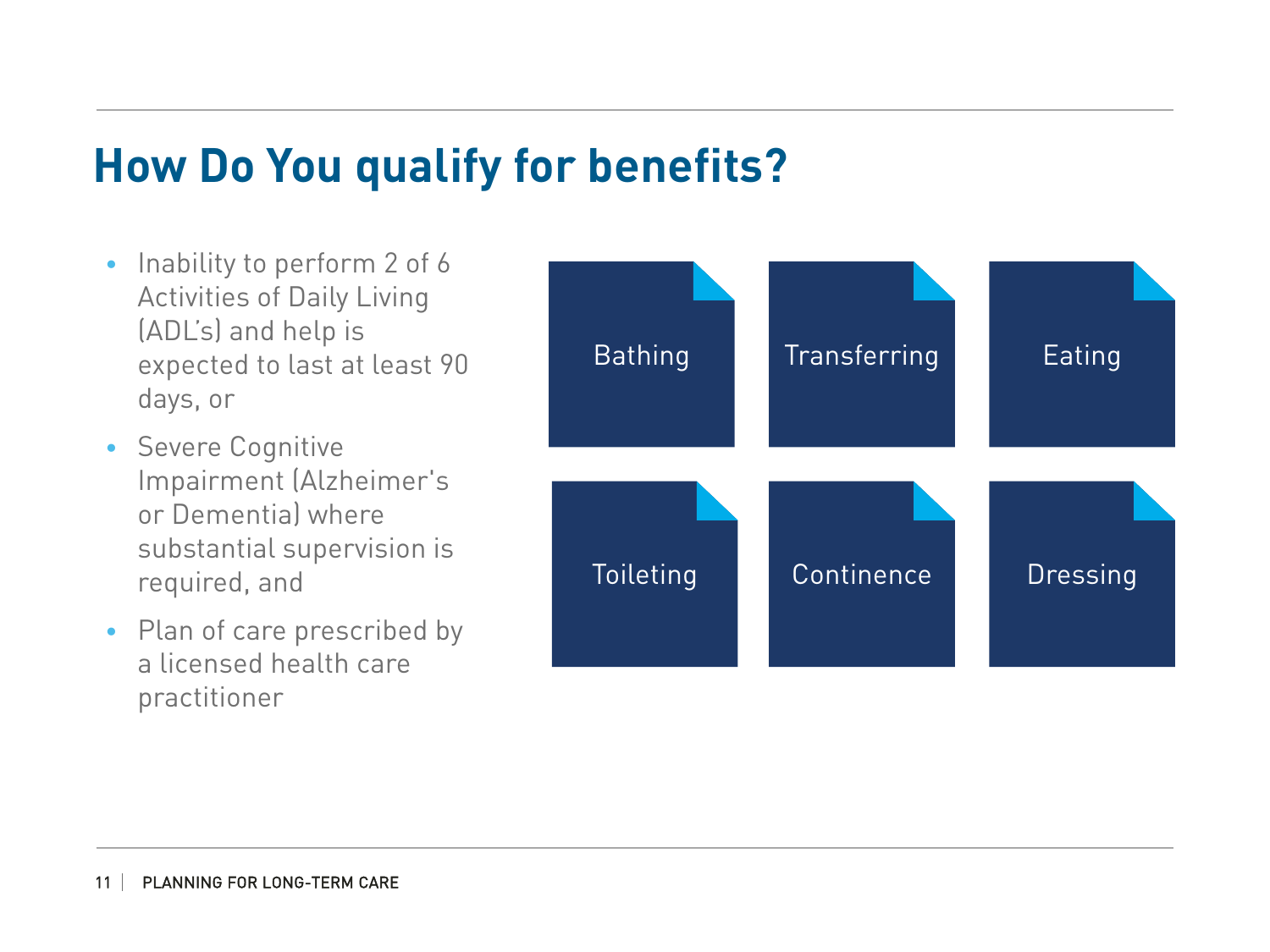#### **Building your LTC Insurance Plan is Easy**

- 1. Pool of money
- 2. Monthly benefit amount
- 3. Benefit increase option

| <b>Maximum Monthly Benefit</b><br>You will be reimbursed for the care you receive on<br>a monthly basis up to the monthly maximum<br>selected                                        | \$2,100<br>\$3,000<br>\$4,500<br>\$6,000                       |  |  |
|--------------------------------------------------------------------------------------------------------------------------------------------------------------------------------------|----------------------------------------------------------------|--|--|
| <b>Policy Maximum Amount</b><br>The maximum benefit amount paid out by your<br>policy.                                                                                               | \$73,000<br>\$109,500<br>\$182,500                             |  |  |
| Benefit Increase Option*<br>These options increase your Monthly Benefit and<br>Total Coverage Maximum over time, helping you<br>keep up with future rising costs of care.            | Deferred BIO @<br>Tailored Compound BIO @                      |  |  |
| <b>Shared Care Rider</b><br>This benefit allows couples to share each other's<br>long term care benefits should one exhaust their<br>own benefits.                                   | Yes<br>Nο                                                      |  |  |
| <b>Waiting Period</b><br>The period you must wait before benefits can be<br>paid. Also known as an elimination period.                                                               | 90 Service Day For Facility Care<br>0 Day for Home Health Care |  |  |
| <b>Monthly Benefit</b>                                                                                                                                                               | Included                                                       |  |  |
| * If you are interested in a 5% Compound BIO or the Nonforfeiture Benefit Rider, please call the dedicated phone number at the top right hand portion of<br>the screen. <sup>9</sup> |                                                                |  |  |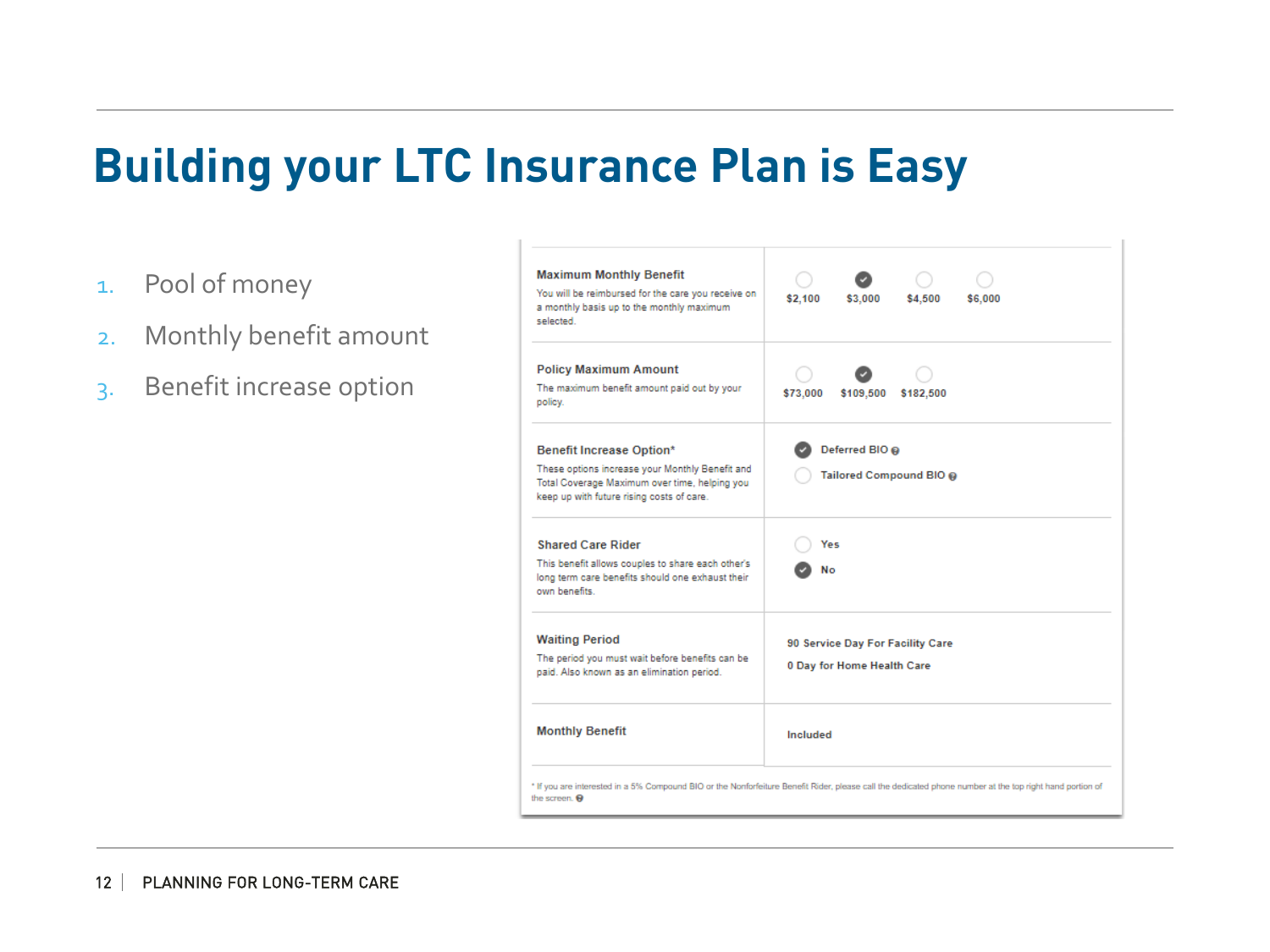- 1. Go to https://apply.groupltci.com/ccbd47e0
- 2. Click "Log-In" enter your work email address and temporary password LTCi2018#



#### Welcome to the Transamerica LTCI e-Enrollment Website

Synopsys is pleased to announce the offering of Long-Term Care Insurance from Transamerica. To apply for coverage online, run quotes, and learn more, please register above or use the temporary login credentials that have been been emailed to you. Enrollment Center Support (888) 417-7750, Monday - Friday 8 a.m. - 5 p.m. (CST)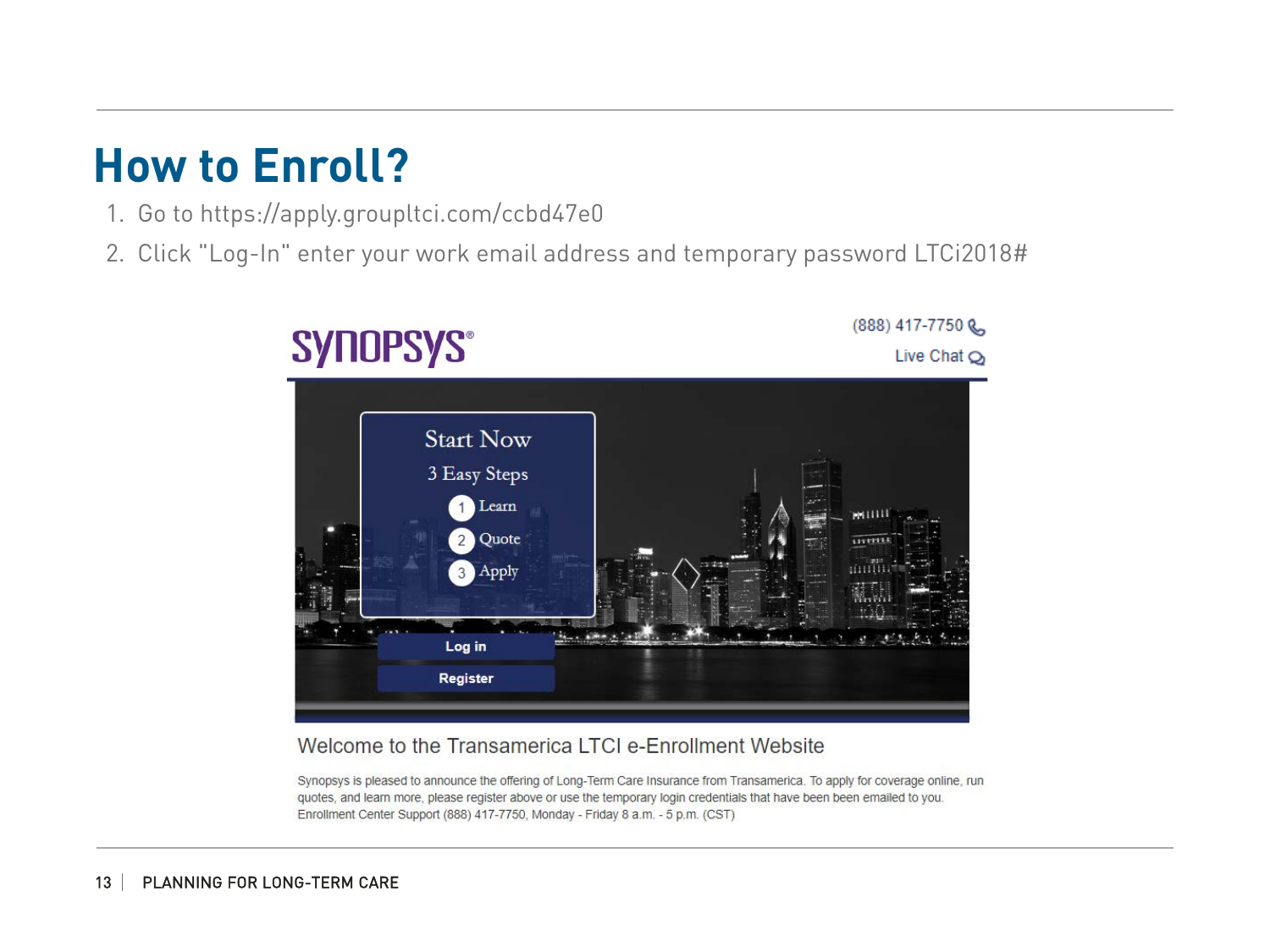- 3. Browse the Learning Center
- 4. Click Start My Quote

About LTCI Plan Overview | Open Enrollment Offer

#### Learning Center - About LTCI



**Launch Virtual Advisor - Plan Recommendations** 

#### What is long-term care?

(G)

Long-term care is the assistance a person may need with the basic activities of daily living - eating, bathing, dressing, transferring, toileting, and continence. It can also include supervision needed to protect a person's health and safety. The need for long-term care may develop from things such as:

- · Accident
- · Illness
- · Stroke
- · Advanced Age
- · Alzheimer's
- · Dementia or
- · Parkinson's Disease
- . Other Chronic Conditions

#### What is long-term care insurance?

Long-term care insurance will pay or reimburse you for some or all of your long-term care costs, whether it's in a facility or in your own home. These are expenses that are NOT covered by health insurance, disability insurance or Medicare. You could think of long-term care insurance as a financial planning vehicle; a way for you to protect some or all of your retirement assets. Long Term Care can be provided in your own home, an adult day care center, or an assisted living facility or nursing home. According to a Georgetown University study, 86% of individuals receiving long-term care do so in their home.

#### Topics

- What is long-term care insurance? Why people own long-term care insurance?
- What are common LTC myths? Frequently Asked Questions (FAQ)
- 

#### Other Items

- Join a Webinar<br>- Recorded Webinar<br>- LTC Video
- 
- 
- Cost of Care Map

#### **Start My Quote**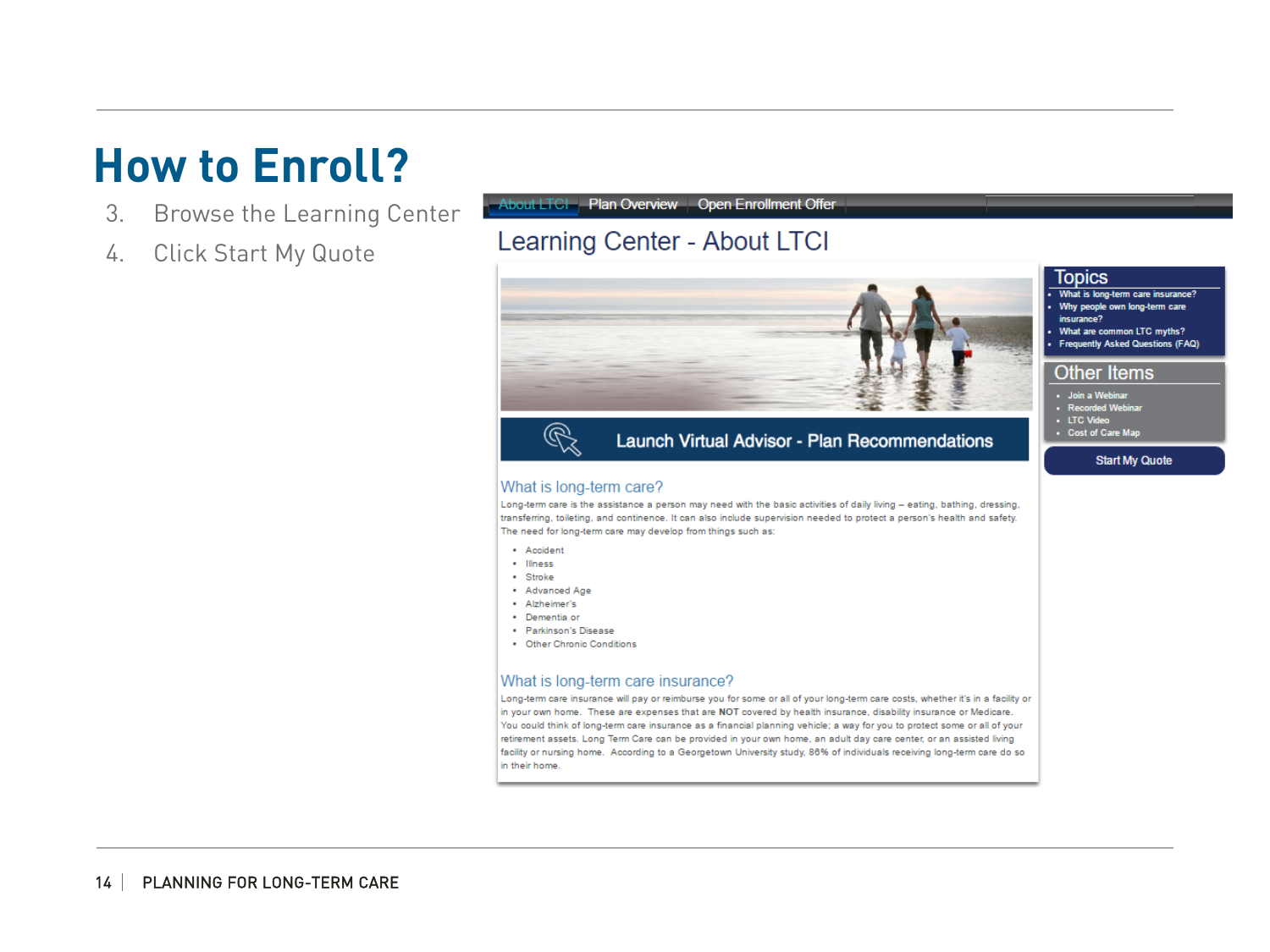5. Complete Applicant Info

#### **Applicant Info**

| What is your marital status?<br>We ask this question because you may receive special discount if you are applying with your spouse. | Single<br>Married, but my spouse is not applying                                                              |  |  |
|-------------------------------------------------------------------------------------------------------------------------------------|---------------------------------------------------------------------------------------------------------------|--|--|
| Would you like the same benefits as your spouse?<br>Plans with identical discounts get additional.                                  | Married and my spouse is applying<br>Yes, same benefits.<br>No, I'll select different benefits for my spouse. |  |  |
| In which state do you reside?<br>Benefits are determined on a state-by-state basis.                                                 | Pennsylvania<br>v                                                                                             |  |  |
| What is your date of birth?<br>We will use this to accurately calculate your age.                                                   | 1977<br>January<br>$\overline{\mathbf{v}}$<br>$\overline{\mathbf{v}}$                                         |  |  |
| What is your spouse's date of birth?<br>We will use this to accurately calculate your spouse's age.                                 | 1976<br>$\boldsymbol{\mathrm{v}}$<br>$\boldsymbol{\mathrm{v}}$<br>v<br>January                                |  |  |

15 | PLANNING FOR LONG-TERM CARE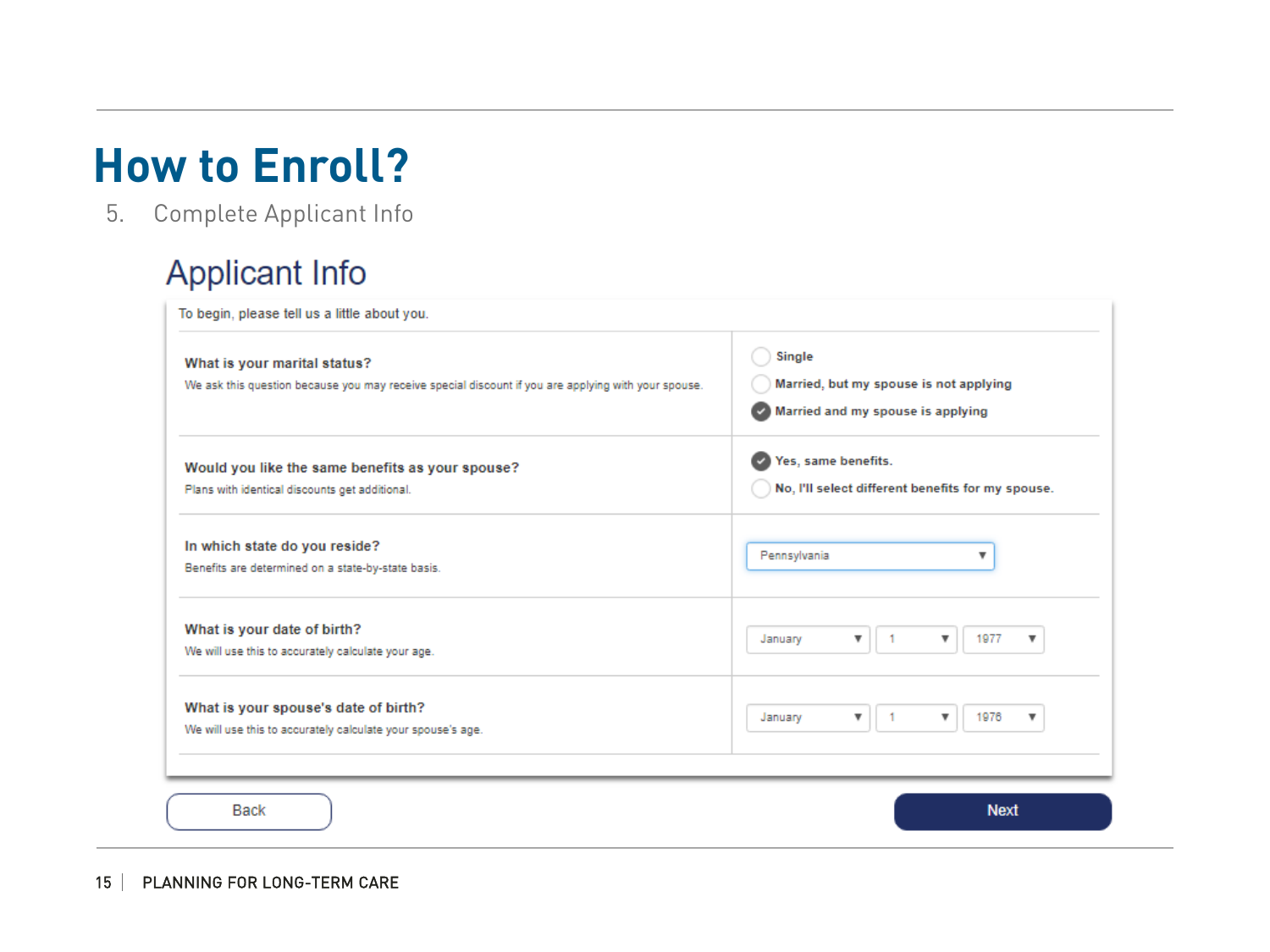6. Design the plan

Customize your coverage by adjusting the benefit amounts below.

|                                                                                                                                                    |                                          | .                                                                                                                                                                                              |
|----------------------------------------------------------------------------------------------------------------------------------------------------|------------------------------------------|------------------------------------------------------------------------------------------------------------------------------------------------------------------------------------------------|
| <b>Maximum Monthly Benefit</b><br>You will be reimbursed for the care you receive on<br>a monthly basis up to the monthly maximum<br>selected.     | \$4,500<br>\$6,000<br>\$2,100<br>\$3,000 | \$32.44<br><b>Monthly</b>                                                                                                                                                                      |
|                                                                                                                                                    |                                          | <b>Spouse Plan</b>                                                                                                                                                                             |
| <b>Policy Maximum Amount</b><br>The maximum benefit amount paid out by your<br>policy.                                                             | \$73,000<br>\$109,500<br>\$182,500       | \$30.24<br><b>Monthly</b>                                                                                                                                                                      |
| Benefit Increase Option*                                                                                                                           | Deferred BIO @                           | <b>Total</b>                                                                                                                                                                                   |
| These options increase your Monthly Benefit and<br>Total Coverage Maximum over time, helping you<br>keep up with future rising costs of care.      | Tailored Compound BIO @                  | \$62.68<br><b>Monthly</b>                                                                                                                                                                      |
| <b>Shared Care Rider</b><br>This benefit allows couples to share each other's<br>long term care benefits should one exhaust their<br>own benefits. | Yes<br>No                                | <b>Our Plan Includes:</b><br>. Max. Daily Benefit: \$100.00<br>Policy Max. Amount: \$73,000<br>. Waiting Period: 90 Calendar Days<br>. Inflation Protection: Deferred BIO<br>• Monthly Benefit |
| <b>Waiting Period</b>                                                                                                                              | 90 Service Day For Facility Care         |                                                                                                                                                                                                |
| The period you must wait before benefits can be<br>paid. Also known as an elimination period.                                                      | 0 Day for Home Health Care               |                                                                                                                                                                                                |
| <b>Monthly Benefit</b>                                                                                                                             | Included                                 |                                                                                                                                                                                                |
|                                                                                                                                                    |                                          |                                                                                                                                                                                                |

My Plan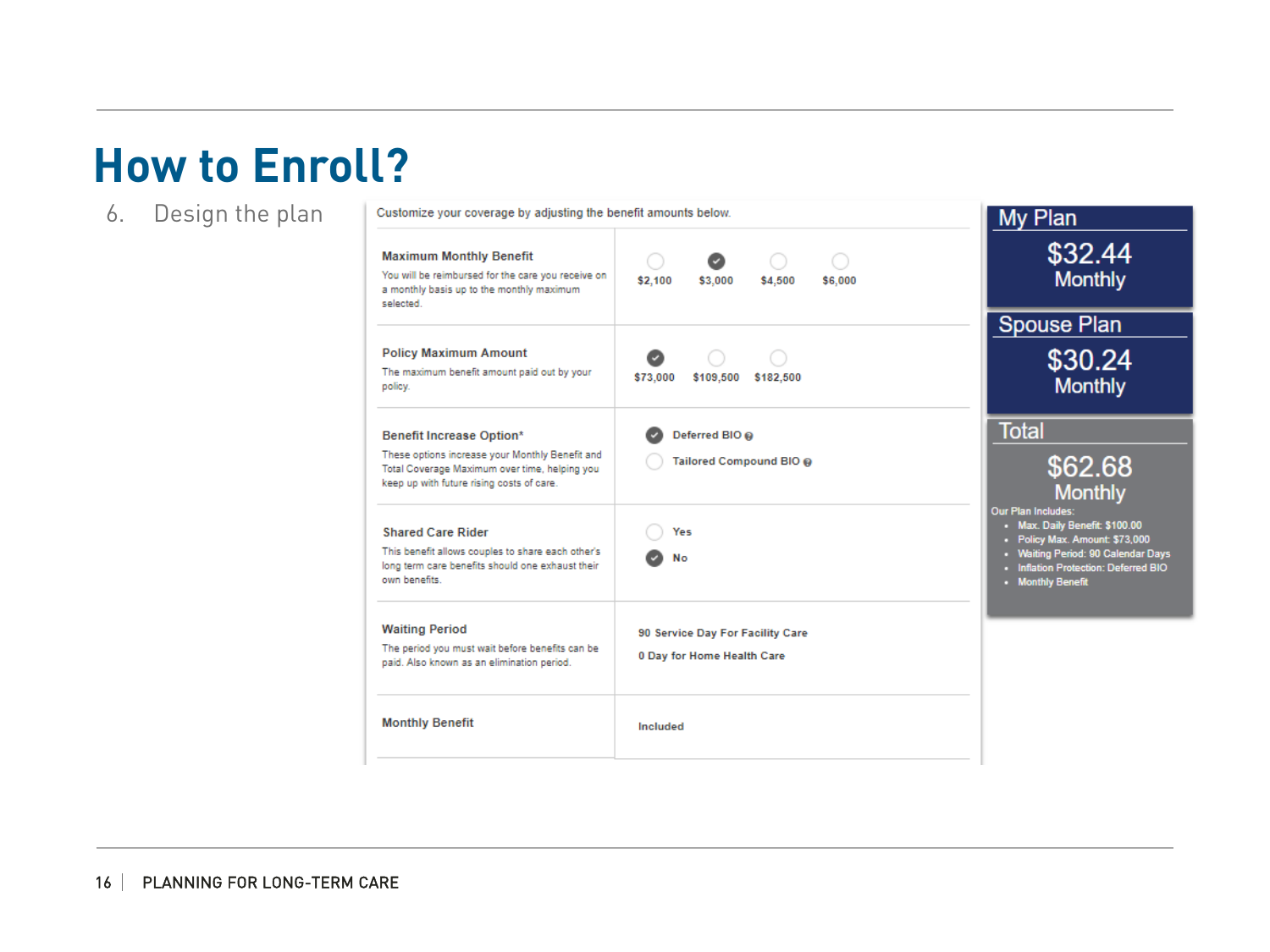7. Proceed to complete the application(s)

#### Start: Long-Term Care Insurance Application

Disclosure: You are about to complete an online application for Long-Term Care Insurance. After you complete the application, you will be prompted to sign the application online via DocuSign. The application process will take approximately 15 minutes to complete.

| <b>Your Application</b><br>Please complete and sign this online application.                                      | <b>Begin Application</b> |
|-------------------------------------------------------------------------------------------------------------------|--------------------------|
| Your Spouse's/Partner's Application<br>Please have your spouse/partner complete and sign this online application. | <b>Begin Application</b> |

Back

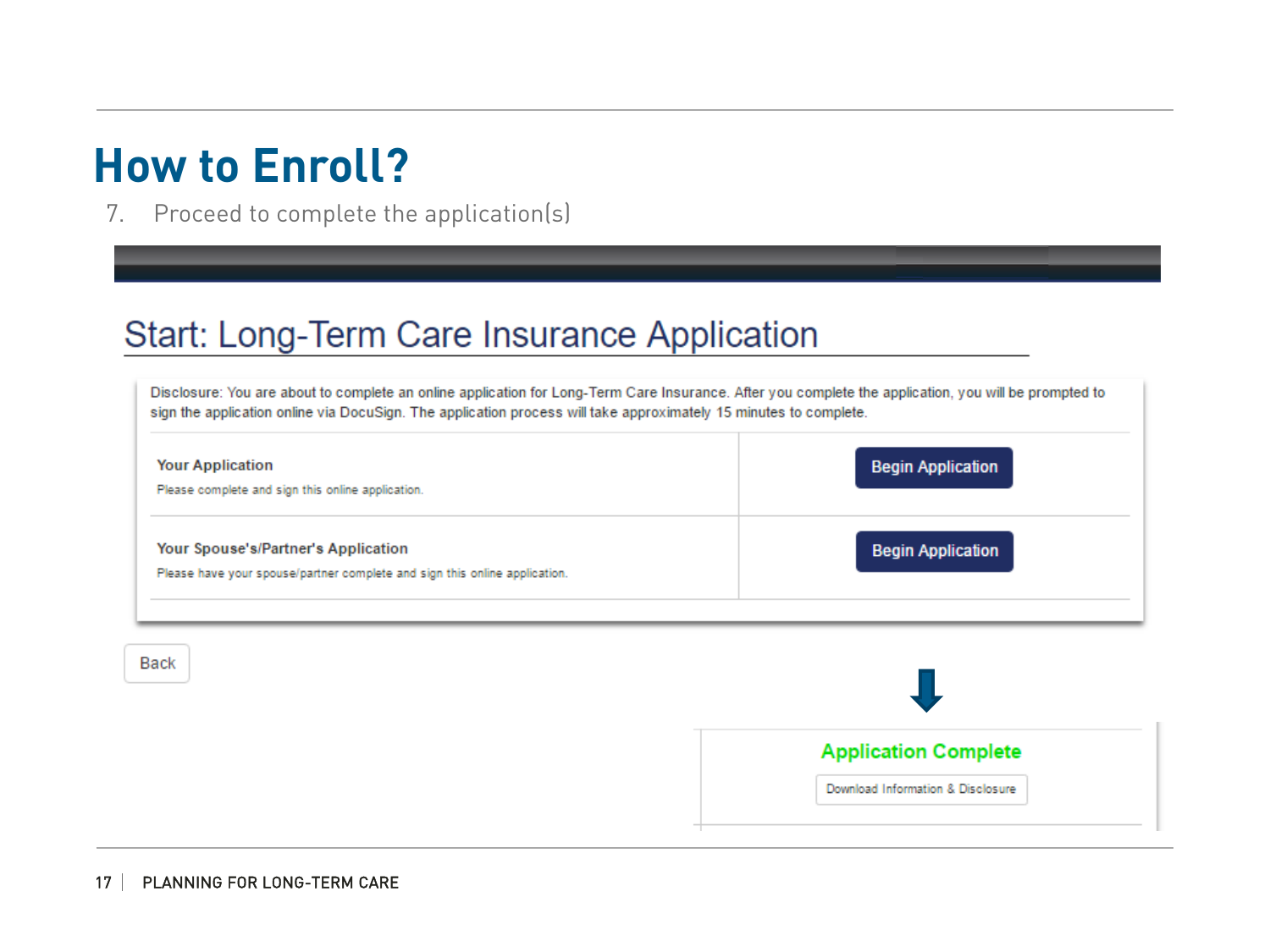### **Your Plan Advantages**

- Full-time eligible employees may apply with simplified underwriting (limited medical questions)
- 30% premium discount if both employee and spouse/partner apply and are approved for coverage, 15% discount if one spouse applies (varies by state)
- Gender neutral rates
- Waiver of premium
- LTCI premiums are an HSA eligible medical expense (up to tax year maximum)
- Fully portable coverage
- Family members can apply with full underwriting: spouses/partners, parents, inlaws, grandparents, adult children, age 18-79
- All employees, spouses/partners, and family members pay directly to the carrier